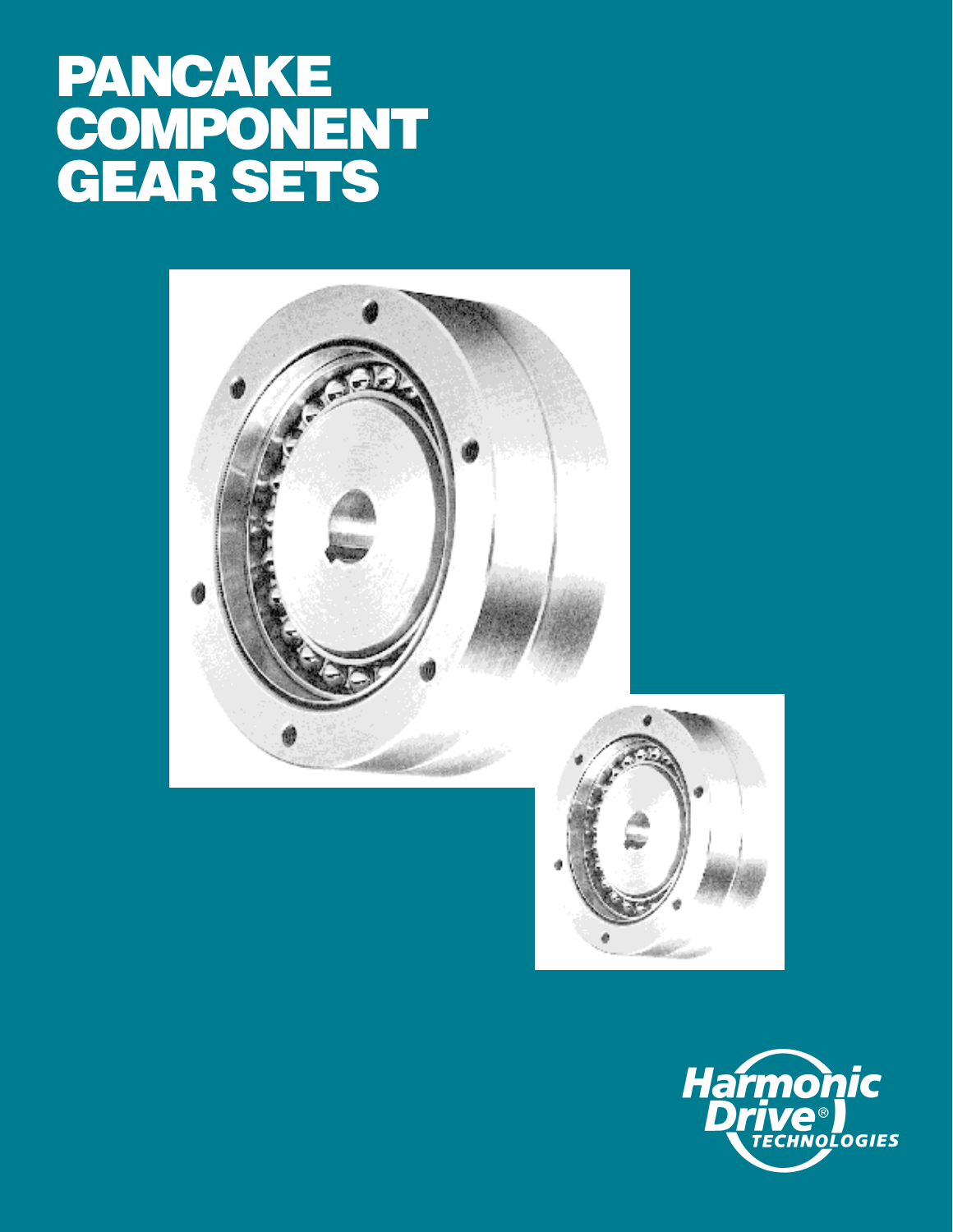

# **Pancake Component Gear Sets**

# The Most Axially Compact, Single-Stage, High-Ratio Gearing Available



Harmonic Drive pancake component gear sets provide high ratio precision speed reduction in an extremely compact package, yet offer many of the desirable performance characteristics of HDC cup components.

Four styles of pancake gearing are available and are described below. This brochure contains technical specifications for each type and offers a guide to correct size selection. More complex applications not covered in this brochure can be referred to our Engineering Department.



**HDF** 

HDF pancake gearing uses a single wave generator bearing (see above) and is recommended for light duty speed reduction and phasing/differential applications. Ratios from 80:1 to 160:1 are available and output torques up to 5800 lb in (655 Nm).



**HDR** 

The HDR utilizes a double wave generator bearing and is a heavy duty version of the HDF with only minimal increase in overall length. HDR should be used where generally heavier service is required or sudden shock loads may be expected. Ratios from 80:1 to 160:1 are available and output torques up to 26000 lb in (3000 Nm).



**HDA** 

A variety of mounting options, and a large center through bore can be achieved by providing the HDR series with an extended and modified wave generator hub. This style is designated HDA and standard ratios and performance ratings are as the equivalent HDR size.



**HDB** 

The HDB was developed as a versatile simple differential drive transmission for direct phasing of rotating elements while they are in motion. Offsetting internal gear ratios deliver a through ratio of 1:1 and trim adjustments can be applied through one or both of two wave generators. Standard ratios and output torques are as the **HDF**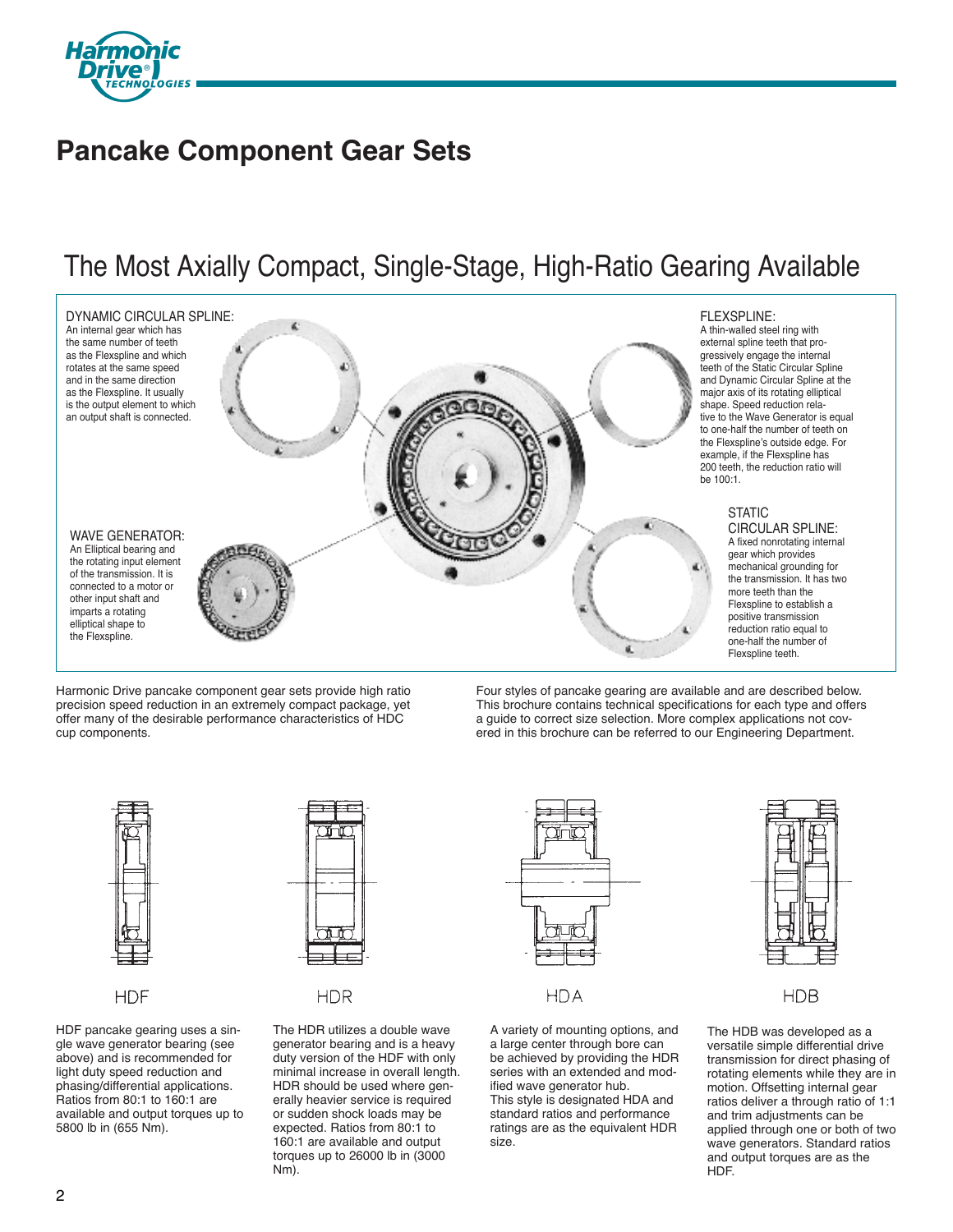

# **RATING'S TABLE**

# **HDF & HDB**

| <b>SIZE</b> | <b>RATIO</b> |      | <b>MAXIMUM</b><br><b>INPUT RPM</b> |       | <b>RATED TORQUE</b><br>@ 1750 RPM | <b>MAXIMUM</b><br><b>OUTPUT TORQUE</b> |     | <b>APPROXIMATE</b><br><b>WAVE GENERATOR</b><br><b>INERTIA</b> |                       | <b>NO LOAD</b><br><b>STARTING</b><br><b>TORQUE</b> |         |
|-------------|--------------|------|------------------------------------|-------|-----------------------------------|----------------------------------------|-----|---------------------------------------------------------------|-----------------------|----------------------------------------------------|---------|
|             |              | Oil  | Grease                             | lb-in | Nm                                | Ib-in                                  | Nm  | $Ib-in2$                                                      | $Kg$ -cm <sup>2</sup> | oz-in                                              | $N$ -cm |
|             | 80           |      |                                    | 56    | 6                                 | 90                                     | 10  |                                                               |                       |                                                    |         |
| 14          | 100          | 6000 | 3500                               | 56    | 6                                 | 90                                     | 10  | 0.011                                                         | 0.033                 | 3.0                                                | 2.1     |
| HDF<br>ONLY | 110          |      |                                    | 56    | 6                                 | 90                                     | 10  |                                                               |                       |                                                    |         |
|             | 80           |      |                                    | 246   | 28                                | 250                                    | 28  |                                                               |                       |                                                    |         |
| 20          | 100          | 6000 | 3500                               | 246   | 28                                | 300                                    | 34  | 0.049                                                         | 0.144                 | 4.5                                                | 3.2     |
|             | 120          |      |                                    | 246   | 28                                | 350                                    | 40  |                                                               |                       |                                                    |         |
|             | 160          |      |                                    | 246   | 28                                | 390                                    | 44  |                                                               |                       |                                                    |         |
| 25          | 80           |      |                                    | 406   | 46                                | 425                                    | 48  |                                                               |                       |                                                    |         |
|             | 100          | 5000 | 3500                               | 406   | 46                                | 600                                    | 68  | 0.124                                                         | 0.362                 | 6.0                                                | 4.3     |
|             | 120          |      |                                    | 406   | 46                                | 700                                    | 79  |                                                               |                       |                                                    |         |
|             | 160          |      |                                    | 406   | 46                                | 780                                    | 88  |                                                               |                       |                                                    |         |
|             | 80           |      |                                    | 810   | 92                                | 950                                    | 107 |                                                               |                       |                                                    |         |
| 32          | 100          | 4500 | 3500                               | 810   | 92                                | 1200                                   | 136 | 0.45                                                          | 1.31                  | 8.0                                                | 5.6     |
|             | 120          |      |                                    | 810   | 92                                | 1400                                   | 158 |                                                               |                       |                                                    |         |
|             | 160          |      |                                    | 810   | 92                                | 1550                                   | 175 |                                                               |                       |                                                    |         |
|             | 80           |      |                                    | 1705  | 193                               | 1700                                   | 192 |                                                               |                       |                                                    |         |
| 40          | 100          | 4000 | 3000                               | 1705  | 193                               | 2400                                   | 271 | 1.17                                                          | 3.43                  | 27.0                                               | 19.0    |
|             | 120          |      |                                    | 1705  | 193                               | 2700                                   | 305 |                                                               |                       |                                                    |         |
|             | 160          |      |                                    | 1705  | 193                               | 3100                                   | 350 |                                                               |                       |                                                    |         |
|             | 80           |      |                                    | 3180  | 359                               | 3100                                   | 350 |                                                               |                       |                                                    |         |
| 50          | 100          | 3500 | 2500                               | 3180  | 359                               | 4200                                   | 475 | 3.39                                                          | 9.89                  | 50.0                                               | 36.0    |
|             | 120          |      |                                    | 3180  | 359                               | 5200                                   | 588 |                                                               |                       |                                                    |         |
|             | 160          |      |                                    | 3180  | 359                               | 5800                                   | 655 |                                                               |                       |                                                    |         |

# **HDR & HDA**

| <b>SIZE</b><br><b>RATIO</b> |     |      |                  |                     |      |                      |                | <b>APPROXIMATE</b> |                       | <b>NO LOAD</b>  |         |
|-----------------------------|-----|------|------------------|---------------------|------|----------------------|----------------|--------------------|-----------------------|-----------------|---------|
|                             |     |      | <b>MAXIMUM</b>   | <b>RATED TORQUE</b> |      | <b>MAXIMUM</b>       |                |                    | <b>WAVE GENERATOR</b> | <b>STARTING</b> |         |
|                             |     |      | <b>INPUT RPM</b> | @ 1750 RPM          |      | <b>OUTPUT TORQUE</b> |                |                    | <b>INERTIA</b>        | <b>TORQUE</b>   |         |
|                             |     | Oil  | Grease           | lb-in               | Nm   | lb-in                | N <sub>m</sub> | $Ib-in2$           | $Kg$ -cm <sup>2</sup> | oz-in           | $N$ -cm |
|                             | 80  |      |                  | 355                 | 40   | 470                  | 53             |                    |                       |                 |         |
| 20                          | 100 | 6000 | 3500             | 375                 | 42   | 690                  | 78             | 0.095              | 0.28                  | 12.8            | 9.0     |
|                             | 120 |      |                  | 375                 | 42   | 900                  | 102            |                    |                       |                 |         |
|                             | 160 |      |                  | 375                 | 42   | 1120                 | 127            |                    |                       |                 |         |
|                             | 80  |      |                  | 620                 | 70   | 830                  | 94             |                    |                       |                 |         |
| 25                          | 100 | 5000 | 3500             | 620                 | 70   | 1240                 | 140            | 0.262              | 0.76                  | 21.0            | 15.0    |
|                             | 120 |      |                  | 620                 | 70   | 1690                 | 191            |                    |                       |                 |         |
|                             | 160 |      |                  | 620                 | 70   | 1700                 | 192            |                    |                       |                 |         |
|                             | 80  |      |                  | 1245                | 141  | 1830                 | 207            |                    |                       |                 |         |
| 32                          | 100 | 4500 | 3500             | 1245                | 141  | 2640                 | 298            | 0.988              | 2.87                  | 35.4            | 25.0    |
|                             | 120 |      |                  | 1245                | 141  | 3410                 | 385            |                    |                       |                 |         |
|                             | 160 |      |                  | 1245                | 141  | 4700                 | 531            |                    |                       |                 |         |
|                             | 80  |      |                  | 2075                | 235  | 2760                 | 312            |                    |                       |                 |         |
| 40                          | 100 | 4500 | 3000             | 2610                | 295  | 4070                 | 460            | 2.559              | 7.42                  | 56.7            | 40.0    |
|                             | 120 |      |                  | 2610                | 295  | 5060                 | 572            |                    |                       |                 |         |
|                             | 160 |      |                  | 2610                | 295  | 7200                 | 814            |                    |                       |                 |         |
|                             | 80  |      |                  | 3890                | 440  | 5110                 | 577            |                    |                       |                 |         |
| 50                          | 100 | 3500 | 2500             | 4860                | 549  | 6500                 | 735            | 7.730              | 22.42                 | 87.8            | 62.0    |
|                             | 120 |      |                  | 4860                | 549  | 9500                 | 1074           |                    |                       |                 |         |
|                             | 160 |      |                  | 4860                | 549  | 13,100               | 1480           |                    |                       |                 |         |
|                             | 80  |      |                  | 7885                | 891  | 10,200               | 1153           |                    |                       |                 |         |
| 65                          | 100 | 3000 | 1800             | 9010                | 1018 | 15.300               | 1729           | 30.516             | 88.50                 | 212.0           | 150.0   |
|                             | 120 |      |                  | 9010                | 1018 | 19,300               | 2181           |                    |                       |                 |         |
|                             | 160 |      |                  | 9010                | 1018 | 26,600               | 3005           |                    |                       |                 |         |

# **Maximum Output Torque Limit**

This is the maximum allowable output torque that should be developed with dynamic torque at the input. Repetitive momentary or continuous running loads (T1, T2 and T3) should not exceed this rating. (See fig. 1 & 2)

# **Ratios**

Standard ratios are listed in the above tables. Other ratios may be available on a custom basis including special double ratios up to 40,000: 1 in certain sizes.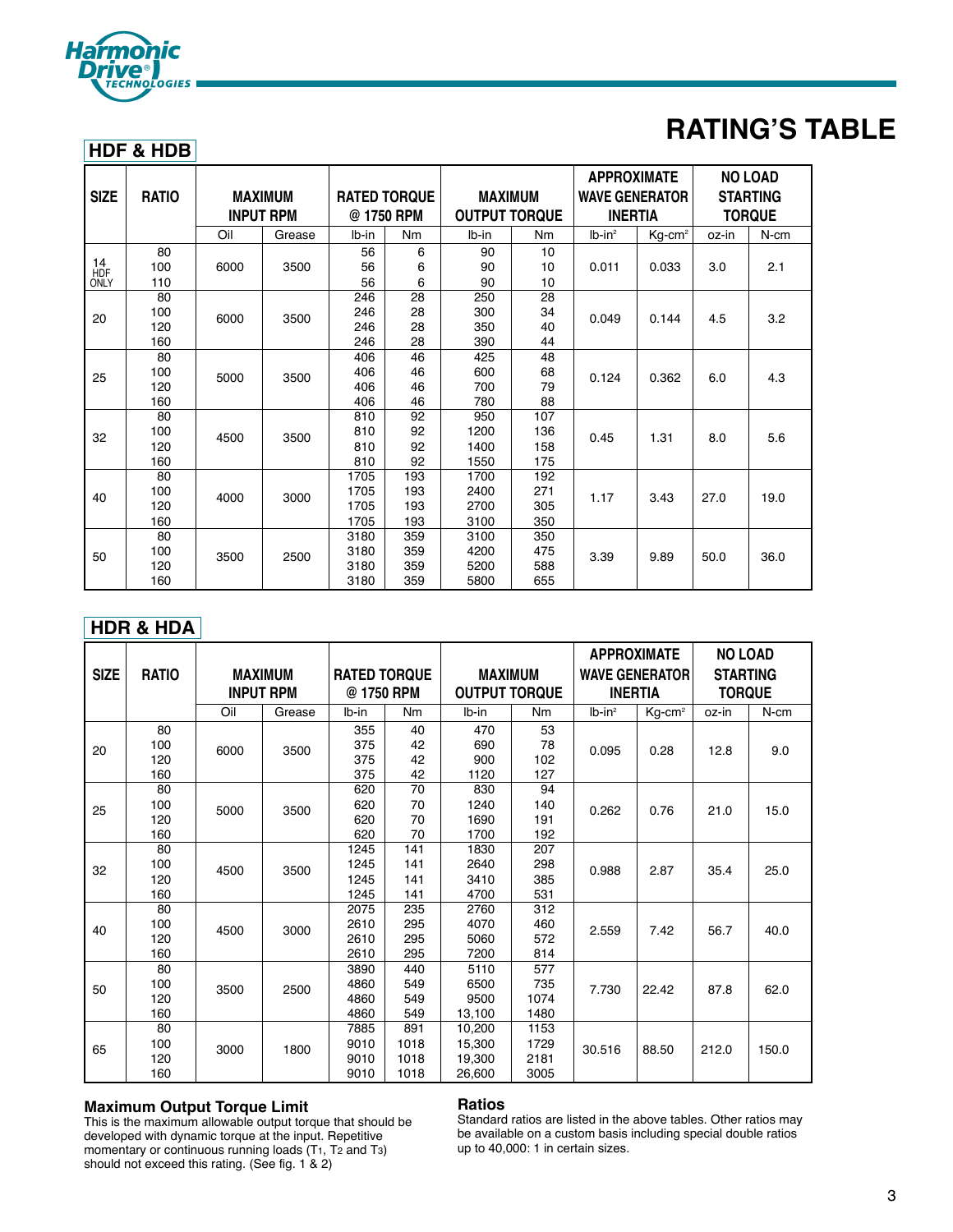

# **LOADING ANALYSIS**

Normal operating conditions involve momentary peak torques substantially higher than constant speed running torques. These peak torques must be carefully considered when selecting a Harmonic Drive Gear Set.

To select from the ratings table, it is necessary to construct or estimate a torque speed profile diagram as in Figures 1 and 2.

### **Maximum Starting Torque T1**

The torque required to accelerate the driven components from rest to normal continuous running speed.

## **Normal Constant Speed Torque, T2**

### **Normal Maximum Stopping Torque, T3**

### **Maximum Momentary Torque, T4**

The peak torque generated by sudden shock loads such as emergency stops or crashes. Particularly severe conditions exist with high output inertias and stringent rapid stop requirements.

For applications involving frequent fluctuations of speed or torque, calculate the mean speed N & mean torque T from the following equations.

For constant speed applications it is permissible to use the normal running torque T2 from fig. 1 and normal input running speed from fig. 2.

**Mean Torque, T** Calculate the mean torque.

**Mean Speed, N** Calculate the mean speed.



### **Figure 1: Torque Profile**







# **RATINGS AND OPERATING LIFE**

The operating life expectancy of Pancake Gear Sets is based on the life of the ball bearings used for the input wave generator when run continuously at rated torque. If gear sets are properly mounted and lubricated, gear tooth life will be in excess of bearing life, provided maximum torque and speed limits are not exceeded. Flexspline life is infinite provided concentricity requirements are maintained. Ratings listed are for a continuous input speed of 1,750 RPM and L10 life of 3,000 hours. Average life, however, is 5 times this number.

## **Quick Selection**

To make a quick selection from the ratings table for input speeds other than 1,750 RPM:

- 1) Calculate or estimate mean speed, N, and mean torque, T.
- 2) Calculate the equivalent 1,750 RPM rating, Tr.

$$
T_{r} = \left[\frac{N}{1750}\right]^{1/3} \times T
$$

- 3) Select a suitable gear set from the 1,750 rating table (T1750) one which has a rating equal to or greater than Tr.
- 4) Calculate expected life.



The torque rating of a gear set can be estimated for any input speed by multiplying the listed rated torque at 1750 RPM by the rating factor shown in graph figure 3.

### **EXAMPLE**

The output torque rating of HDR 40, ratio 120:1 at 2500 RPM for a L10 life of 5000 hours.

Rating factor from graph 0.74 Rated torque HDR  $40 \text{ } @ 1750 \text{ RPM} = 2610 \text{ lb. in.}$ 

Rating at 2500 RPM = 2610x0.74 = 1931 lb. in. for 5000 hours L10 life.

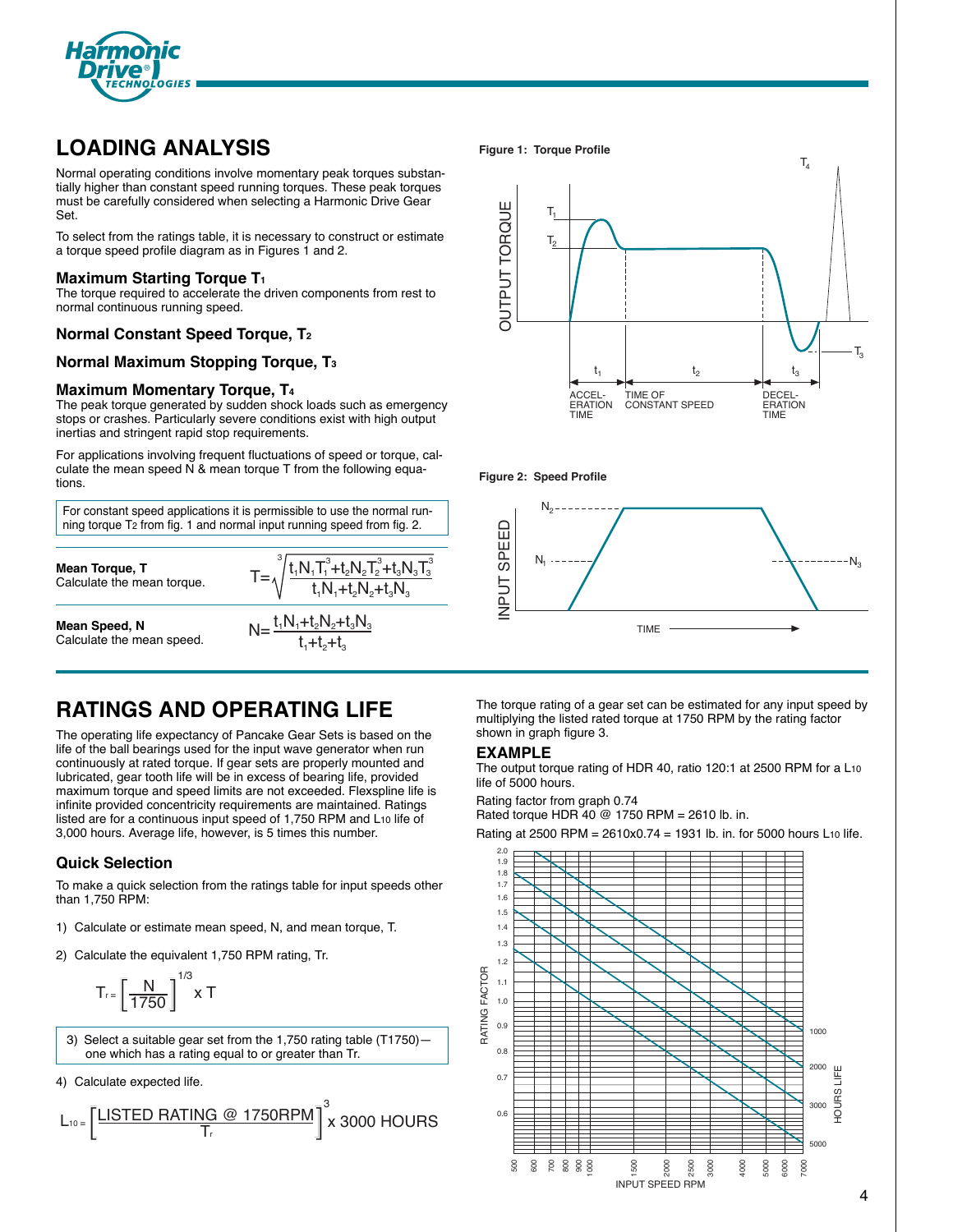

# **Backlash**

Backlash is measured at the output (dynamic circular spline) with the static circular spline and the input wave generator locked. Typical measured values for each size are shown in the chart figure 3 low backlash options are available to order but must be designated K2.

### **Figure 3**

| <b>SIZE HDR. HDA &amp; HDF</b> |                                                                    |  |  | $14$   20   25   32   40   50   65 |  |  |
|--------------------------------|--------------------------------------------------------------------|--|--|------------------------------------|--|--|
| IMAX BACKLASH ISTANDARD        |                                                                    |  |  | 30   30   28   24   24   23   23   |  |  |
| LARC MIN                       | OPTIMIZED K <sub>2</sub>   1.5   1.5   1.5   1.5   1.5   1.5   1.5 |  |  |                                    |  |  |

## **Torsional Spring Rate**

A torque applied to the output of a gearset with the input locked, creates a deflection which can be represented by a torque torsion graph with two distinct slopes A and B (see figure 4)

A low torque, Ts creates a non linear deflection, which is sometimes referred to as soft wind up. see slope A Optimized K<sub>2</sub> pancake gear sets have the slope A values listed in figure 5.

# **ALIGNMENT & ASSEMBLY**

Pancake gear sets are supplied as components only and are not self contained power transmissions. Suitable housings with bearing supports oil reservoirs and seals must be provided.



# **Circular Splines**

Must be mounted with suitable bearing arrangement or rotationally fixed to maintain the concentricity tolerances specified on the drawing under all load conditions.

Overhung loads from an external source require a suitable two bearing or four point contact bearing support.

Axial restraint in both directions must maintain the specified gap between the two circular splines.

**Note:** Static Spline marked S. Dynamic Spline marked D. will only give configuration below if mounted in correct position.

# **ROTATIONS**







# **Torsional Spring Rate HDR & HDA**

| Figure 5                    |             |                                                              |                    |                    |                     |                                                            |                    |
|-----------------------------|-------------|--------------------------------------------------------------|--------------------|--------------------|---------------------|------------------------------------------------------------|--------------------|
|                             | <b>SIZE</b> | 20                                                           | 25                 | 32                 | 40                  | 50                                                         | 65                 |
|                             | Ts Ib in    | 18.0                                                         | 44.0               | 78.0               | 150.0               | 304.0                                                      | 700.0              |
|                             | Ts Nm       | 2.0                                                          | 5.0                | 5.0                | 17.0                | 340                                                        | 79.0               |
| OPTIMIZED<br><b>SLOPE A</b> | lb in/RAD   | 7.2X10 <sup>4</sup>                                          | 14X10 <sup>4</sup> | 25X10 <sup>4</sup> |                     | 54X10 <sup>4</sup> 106X10 <sup>4</sup> 230X10 <sup>4</sup> |                    |
| (K <sub>2</sub> )           | Nm/RAD      | 0.81x10 <sup>4</sup> 1.6x10 <sup>4</sup> 2.8x10 <sup>4</sup> |                    |                    | 6.1x10 <sup>4</sup> | 12x10 <sup>4</sup>                                         | 26x10 <sup>4</sup> |

### **Figure 4: Torque - Torsion Graph**



## **Flexspline**

Two hardened washers are provided to prevent axial displacement of the flexspline.

These may be discarded if the customer supplied components in the vicinity of the flexspline are a minimum hardness of Rc45.

### **Wave Generator**

Except in very special cases the wave generator bearing should not be used to support a shaft (consult factory). Axial restraint in both directions must be provided.





# **PHASE ADJUSTMENT WITH HDA**

Use high-strength alloy steel screws tightened to manufacturer's recommended torque specifications. Loctite or some other means to prevent loosening is also recommended. Typical tightening torques for high-tensile socket cap-head screws are as follows:

| <b>Screw Size</b>    | M2 | МЗ  | M4 | M5  | M6  | M8 | M10   M12 |  |            |
|----------------------|----|-----|----|-----|-----|----|-----------|--|------------|
| Tightening $ $ Ib-in |    | 5.3 | 19 | 41  | 85  |    | 140   350 |  | 680   1200 |
| Torque               | Nm | 0.6 |    | 4.6 | 9.5 | 16 | 39        |  | 135        |

'S' Spline Fixed Ratio = As Listed 'D' Spline Fixed  $Ratio = As$  Listed + 1 Wave Generator Fixed As Listed As Listed + 1

Ratio =

**Differential Arrangement**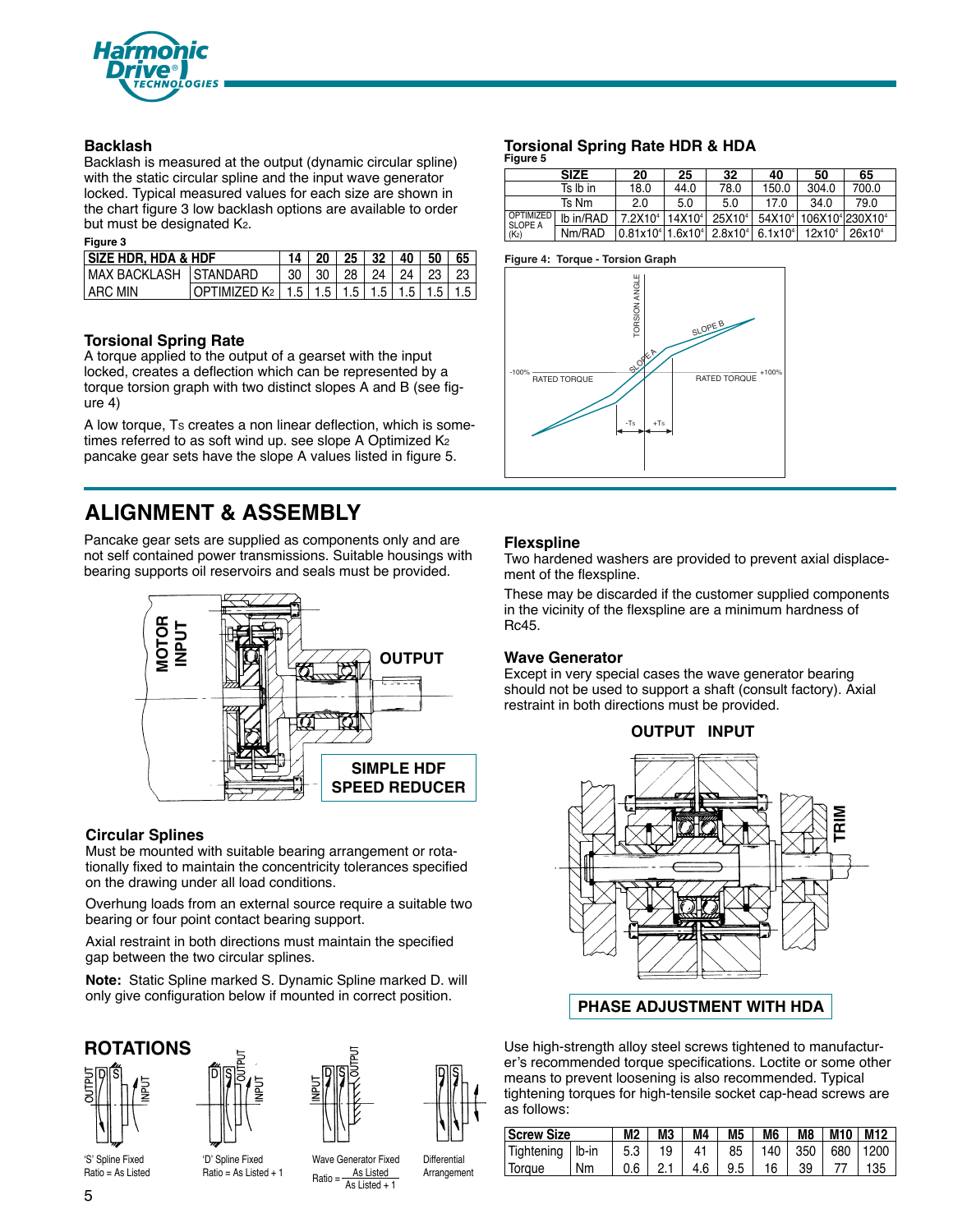

# **HDF DIMENSIONS**



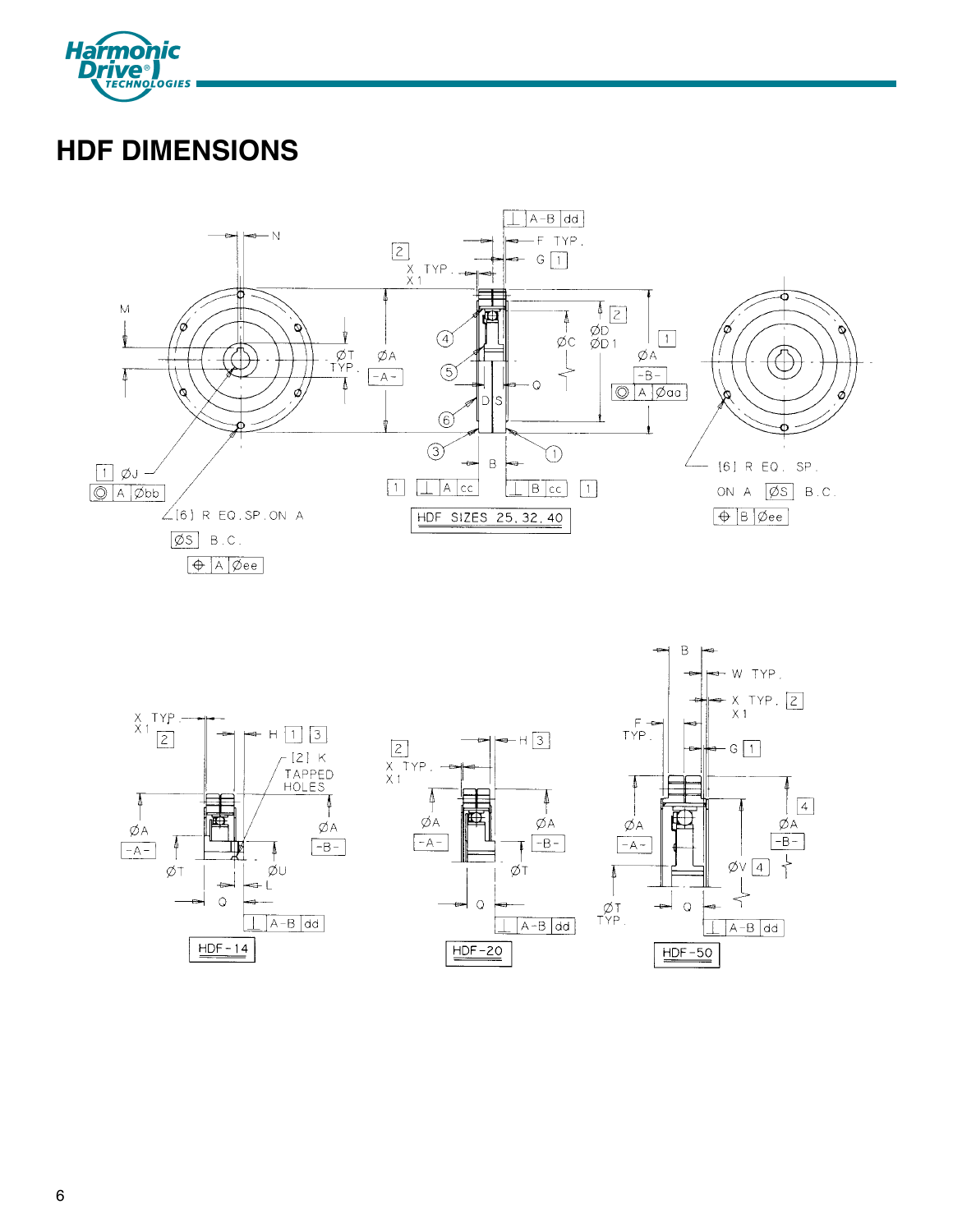

# **HDF NOTE: ALL DIMENSIONS IN MM**

|                         | <b>UNIT SIZE</b>   |                     |                      |                      |                      |                       |  |  |  |  |
|-------------------------|--------------------|---------------------|----------------------|----------------------|----------------------|-----------------------|--|--|--|--|
|                         | 14                 | 20                  | 25                   | 32                   | 40                   | 50                    |  |  |  |  |
| ØA                      | $50^{0.015}_{0}$   | $70^{0.018}_{-0}$   | $85^{0.023}_{0}$     | $110^{0.025}_{0}$    | $135^{0.025}_{0}$    | 170-0.025             |  |  |  |  |
| B                       | $10.7^{\pm 0.15}$  | $12.7^{\pm 0.15}$   | $17.0^{\pm 0.25}$    | $21.0^{+0.25}$       | $27.0^{\pm 0.30}$    | $25.0^{\pm 0.30}$     |  |  |  |  |
| ØC                      | $32^{\pm 0.51}$    | $47^{\pm 0.51}$     | $59^{\pm 0.51}$      | $77^{\pm 0.51}$      | $95^{\pm 0.51}$      | $119^{\pm 0.51}$      |  |  |  |  |
| ØD                      | $39.5^{\pm 0.51}$  | $54^{\pm 0.51}$     | $69.4^{\pm0.51}$     | $92.1^{\pm 0.51}$    | $111.1^{\pm 0.51}$   | $134.4^{\pm 0.51}$    |  |  |  |  |
| ØD1                     | $40.2^{\pm 0.51}$  | $54.7^{\pm0.51}$    | $70.2^{\pm 0.51}$    | $92.9^{\pm 0.51}$    | $111.9^{\pm 0.51}$   | $135.2^{\pm 0.51}$    |  |  |  |  |
| F                       | $5^{\pm 0.1}$      | $6^{\pm 0.1}$       | $8^{\pm0.2}$         | $10^{\pm 0.2}$       | $13^{\pm 0.2}$       | $16^{+0.2}$           |  |  |  |  |
| G                       |                    | —                   | $.38^{\pm0.38}$      | $.94^{\pm0.38}$      | $1.8^{\pm 0.38}$     | $1.12^{\pm 0.38}$     |  |  |  |  |
| Н                       | $3.76^{\pm0.38}$   | $.94^{\pm0.38}$     |                      |                      |                      |                       |  |  |  |  |
| ØJ                      | $6^{+0.012}_{-0}$  | $9^{+0.015}_{-0}$   | $11^{+0.018}_{-0}$   | $14^{+0.020}_{-0}$   | $14^{+0.020}_{-0}$   | $19^{+0.020}_{-0}$    |  |  |  |  |
| Κ                       | M3 x 0.5           | —                   |                      | —                    | $\qquad \qquad -$    | —                     |  |  |  |  |
| L                       | $3.5^{\pm 0.38}$   | —                   |                      |                      |                      |                       |  |  |  |  |
| M                       | —                  | $10.4^{+0.10}_{-0}$ | $12.8^{+0.010}_{-0}$ | $16.3^{+0.010}_{-0}$ | $16.3^{+0.010}_{-0}$ | $21.8^{+0.010}_{-0}$  |  |  |  |  |
| N                       |                    | $3^{\pm 0.0125}$    | $4^{\pm 0.013}$      | $5^{\pm 0.013}$      | $5^{\pm 0.013}$      | $6^{\pm 0.015}$       |  |  |  |  |
| Q                       | 15.0               | 11.4                | 12.8                 | 15.6                 | 19.4                 | 23.2                  |  |  |  |  |
| R                       | M3 x 0.5           | M4 x 0.7            | M5 x 0.8             | M6 x 1.0             | M8 x 1.25            | M <sub>10</sub> x 1.5 |  |  |  |  |
| $\rm S$                 | 44                 | 60                  | 75                   | 100                  | 120                  | 150                   |  |  |  |  |
| ØT                      | 18                 | 20                  | 28                   | 36                   | 32                   | 50                    |  |  |  |  |
| ØU                      | 14                 |                     |                      |                      |                      |                       |  |  |  |  |
| ØV                      |                    | —                   |                      | —                    | —                    | $135 - 0.025$         |  |  |  |  |
| W                       |                    |                     |                      |                      |                      | $4.52^{\pm0.1}$       |  |  |  |  |
| X                       | $.81^{\pm0.13}$    | $.81^{\pm0.13}$     | $.81^{\pm0.13}$      | $.81^{\pm0.13}$      | $1.57^{\pm0.13}$     | $1.57^{\pm0.13}$      |  |  |  |  |
| X1                      | $.94^{+0.13}_{-0}$ | $.94^{+0.13}_{-0}$  | $.94^{+0.13}_{-0}$   | $.94^{+0.13}_{-0}$   | $1.70^{+0.13}_{-0}$  | $1.70^{+0.13}_{0}$    |  |  |  |  |
| aa                      | 0.050              | 0.07                | 0.076                | 0.078                | 0.088                | 0.098                 |  |  |  |  |
| bb                      | 0.013              | 0.013               | 0.015                | 0.015                | 0.018                | 0.020                 |  |  |  |  |
| $_{\rm CC}$             | 0.018              | 0.018               | 0.023                | 0.025                | 0.025                | 0.025                 |  |  |  |  |
| dd                      | 0.010              | 0.010               | 0.013                | 0.013                | 0.013                | 0.015                 |  |  |  |  |
| ee                      | 0.25               | 0.25                | 0.25                 | 0.25                 | 0.25                 | 0.25                  |  |  |  |  |
| <b>WEIGHT</b><br>lb/kgf | 0.2/0.09           | 0.7/0.32            | 1.3/0.59             | 2.3/1.04             | 4.4/2.00             | 7.3/3.31              |  |  |  |  |

A. Item ① Static circular spline | Marked 'S'

- Item ② Only appears with HDR & HDA
- Item ➂ Dynamic circular spline Marked 'D'
- Item 4 Flexspline
- Item 5 Wave Generator
- Item  $\circled{6}$  Hardened wear washer. See ass'y notes pg. 5
- B. Dimensions marked  $\boxed{1}$  established interface and installation requirements and must be maintained under all operating conditions. See ass'y notes pg. 5
- C. Dimensions marked  $\boxed{2}$  are to locate wear washers, item 6 in correct position. See ass'y notes pg. 5
- D. HDF 50 can be located on the outside diameter of the circular spline dimension A or on the pilot diameter dimension V.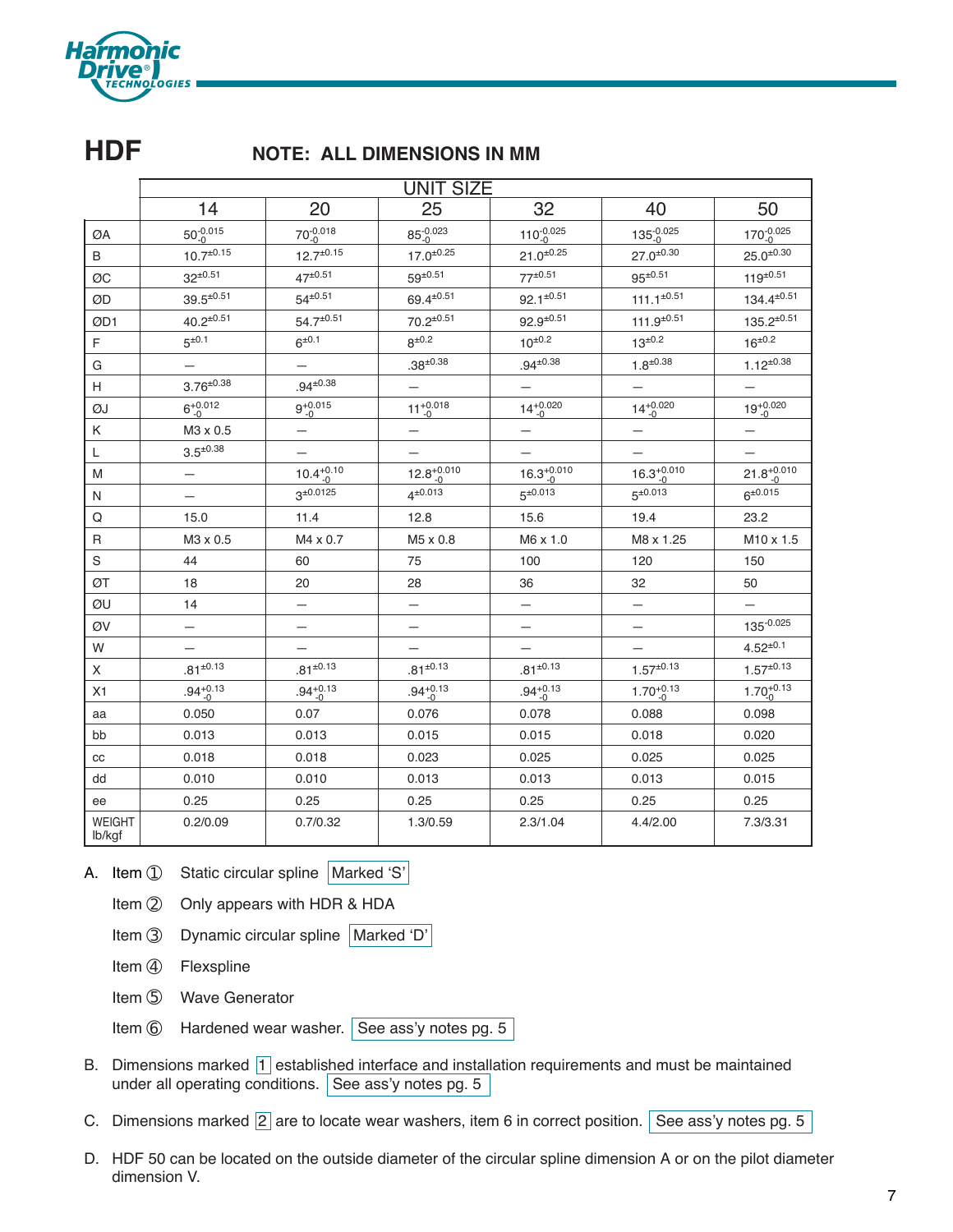

# **HDR DIMENSIONS**



# **NOTE: ALL DIMENSIONS IN MM**

|                                                              |                   |                       | <b>UNIT SIZE</b>   |                    |                    |                    |
|--------------------------------------------------------------|-------------------|-----------------------|--------------------|--------------------|--------------------|--------------------|
|                                                              | 20                | 25                    | 32                 | 40                 | 50                 | 65                 |
| ØA                                                           | $70^{0.019}_{0}$  | $85^{0.022}_{0}$      | $110^{0.022}_{-0}$ | $135^{0.025}_{0}$  | $170^{0.025}_{0}$  | $215^{0.029}_{0}$  |
| B                                                            | 12 <sup>2</sup>   | 14                    | 18                 | 21                 | $\overline{26}$    | 35                 |
| $\overline{\mathrm{c}}$                                      | 1                 | 1                     | 1                  | 1                  | 1                  | 1                  |
| D                                                            | 25                | 29                    | 37                 | 43                 | 53                 | 71                 |
| E                                                            | 17.3              | 20                    | 25.9               | 31.5               | 39.1               | 50.5               |
| F                                                            | 3.85              | 4.5                   | 5.55               | 5.75               | 6.95               | 10.25              |
| GØ                                                           | 60                | 75                    | 100                | 120                | 150                | 195                |
| H.                                                           | 6                 | $\overline{6}$        | 6                  | 6                  | 6                  | 6                  |
|                                                              | M3.5              | $M4 - 7$              | $M5-8$             | $M6-1$             | M8-1.25            | M10-1.5            |
| JØ                                                           | $9^{+0.015}_{+0}$ | $11^{+0.018}$<br>$+1$ | $14^{+0.018}_{+0}$ | $14^{+0.018}_{+0}$ | $19^{+0.021}_{+0}$ | $24^{+0.021}_{+0}$ |
| K                                                            | $3^{\pm 0.0125}$  | $4^{\pm 0.0150}$      | $5^{\pm 0.0150}$   | $5^{\pm 0.0150}$   | $6^{\pm 0.0150}$   | $8^{\pm 0.0180}$   |
| L                                                            | 10.4              | 12.8                  | 16.3               | 16.3               | 21.8               | 27.3               |
| M                                                            | 0.4               | 0.4                   | 0.4                | 0.4                | 0.4                | 0.4                |
| N                                                            | 6                 | 8                     | 10                 | 12                 | 16                 | 20                 |
| RØ                                                           | 47                | 59                    | 77                 | 95                 | 119                | 150                |
| UØ                                                           | 54.8              | 69.7                  | 92.6               | 111.4              | 135                | 177                |
| v                                                            | $1+0.13$          | $1 + 0.13$            | $1 + 0.13$         | $1.78^{+0.13}$     | $1.78^{+0.13}$     | $1.78^{+0.13}$     |
| aa                                                           | 0.016             | 0.016                 | 0.017              | 0.019              | 0.024              | 0.027              |
| dd                                                           | 0.010             | 0.012                 | 0.012              | 0.012              | 0.015              | 0.015              |
| CC                                                           | 0.017             | 0.024                 | 0.026              | 0.026              | 0.028              | 0.034              |
| bb                                                           | 0.013             | 0.016                 | 0.016              | 0.017              | 0.021              | 0.025              |
| $\frac{1}{\frac{10}{5}} \frac{1}{1} \frac{1}{1} \frac{1}{1}$ | 0.5               | 0.8                   | 1.7                | 3.0                | 6.0                | 12.0               |
|                                                              | 1.1               | 1.8                   | 3.7                | 6.6                | 13.2               | 26.5               |

| A. Item $\bigcirc$ Static circular spline |  |
|-------------------------------------------|--|
| Marked 'S'                                |  |

- Item 2 Spacer
- Item ➂ Dynamic circular spline Marked 'D'
- Item 4 Flexspline
- Item **6** Wave Generator
- Item  $6$  Wear Washers. See ass'y notes pg. 5
- B. Dimensions marked 1 established interface and installation requirements and must be maintained under all operating conditions. See ass'y notes pg. 5
- C. Dimensions marked  $\boxed{2}$  are necessary to locate wear washers, item  $\textcircled{\small{b}}$ in correct position. See ass'y notes pg. 5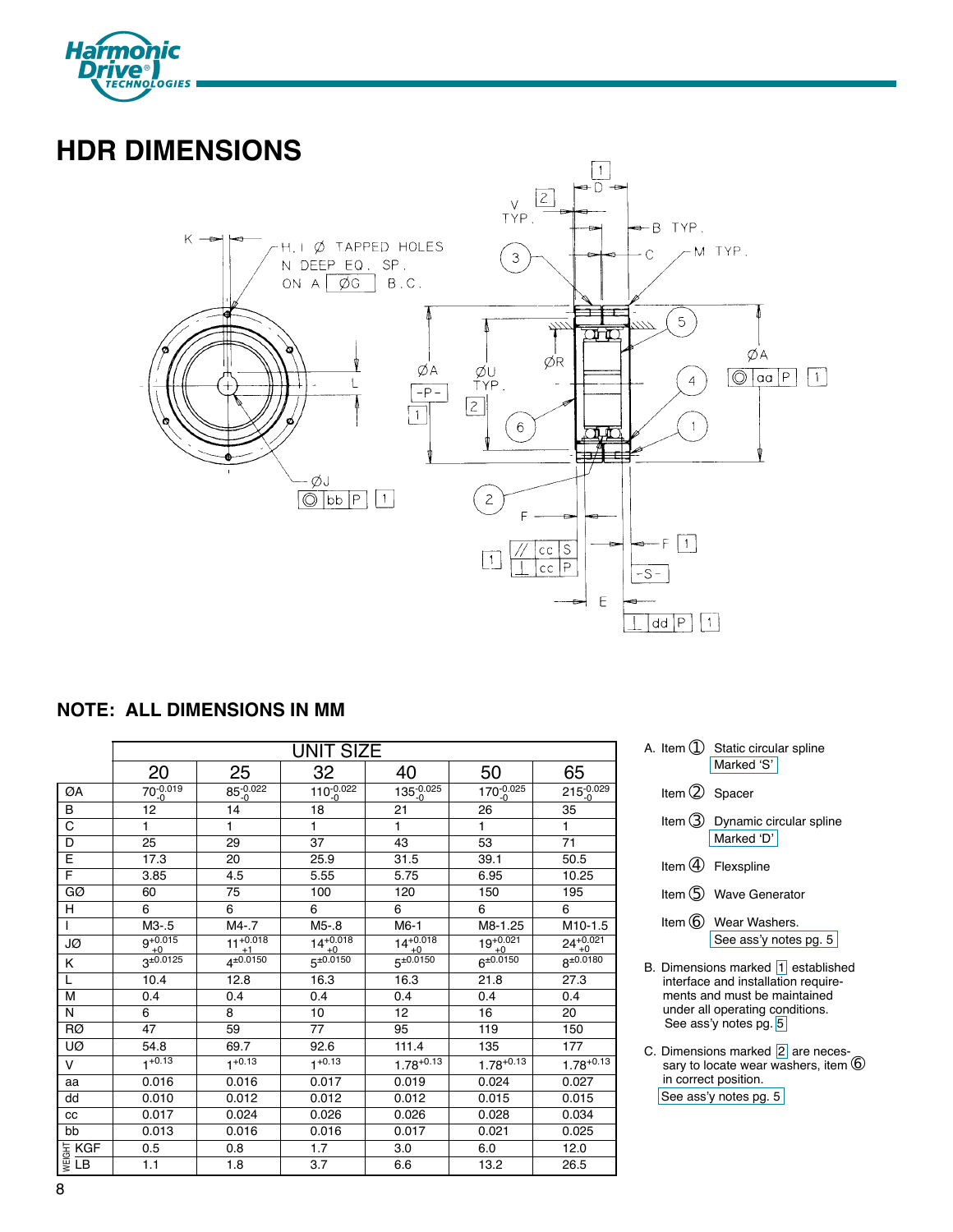

# **HDA DIMENSIONS**



# **NOTE: ALL DIMENSIONS IN MM**

|                                       |                                  |                                  | UNIT SIZE                  |                        |                           |                   |
|---------------------------------------|----------------------------------|----------------------------------|----------------------------|------------------------|---------------------------|-------------------|
|                                       | 20                               | 25                               | 32                         | 40                     | 50                        | 65                |
| AØ                                    | $70 - 0.010$<br>$-0.040$         | 85-0.012                         | $110^{-0.012}$<br>$-0.047$ | 135-0.014              | $170 - 0.014$<br>$-0.054$ | 215-0.015         |
| B                                     | 12                               | 14                               | 18                         | 21                     | 26                        | 35                |
| C                                     | 6.5                              | 5.5                              | 6.5                        | 12.5                   | 12.5                      | 8                 |
| D                                     | 25                               | 29                               | 37                         | 43                     | 53                        | 71                |
| E                                     | 38                               | 40                               | 50                         | 68                     | 78                        | 87                |
| F                                     | 21.5                             | 25                               | 30                         | 44                     | 54                        | 59                |
| G                                     | 8.25                             | 7.5                              | 10                         | 12                     | 12                        | 14                |
| HØ                                    | 20+0.009                         | $30^{+0.009}_{-0.004}$           | 40+0.011                   | $50^{+0.011}_{-0.005}$ | $60^{+0.012}$<br>$-0.007$ | 70+0.012          |
|                                       | $4^{\pm 0.015}$                  | $6^{\pm 0.015}$                  | $8^{\pm 0.018}$            | $10^{\pm 0.018}$       | $12^{\pm 0.0215}$         | $14^{\pm 0.0215}$ |
| J                                     | 13.8                             | 22.8                             | 33.3                       | 38.3                   | 43.3                      | 53.8              |
| ΚØ                                    | $12^{+0.018}$                    | $20^{+0.021}$                    | $30^{+0.021}$              | $35^{+0.025}$          | $40^{+0.025}$             | $50^{+0.025}$     |
|                                       | 6                                | 6                                | 6                          | 6                      | 6                         | 6                 |
| M                                     | M <sub>3</sub> X <sub>6</sub> DP | M <sub>4</sub> X <sub>8</sub> DP | M5 X 10 DP                 | M6 X 12 DP             | M8 X 16 DP                | M10 X 20 DP       |
| NØ                                    | 60                               | 75                               | 100                        | 120                    | 150                       | 195               |
| PØ                                    | $54^{\pm0.5}$                    | $69.4^{\pm 0.5}$                 | $92^{\pm 0.5}$             | $111^{\pm 0.5}$        | $134.4^{\pm0.5}$          | $176^{\pm0.5}$    |
| RØ                                    | 47                               | 59                               | 77                         | 95                     | 119                       | 150               |
| S                                     | 0.8                              | 0.8                              | 0.8                        | 1.6                    | 1.6                       | 1.6               |
| aa                                    | 0.016                            | 0.016                            | 0.017                      | 0.019                  | 0.024                     | 0.027             |
| bb                                    | 0.013                            | 0.016                            | 0.016                      | 0.017                  | 0.021                     | 0.025             |
| CC                                    | 0.017                            | 0.024                            | 0.026                      | 0.026                  | 0.028                     | 0.034             |
| dd                                    | 0.010                            | 0.012                            | 0.012                      | 0.012                  | 0.015                     | 0.015             |
|                                       | 0.6                              | 1.0                              | 2.0                        | 3.6                    | 7.2                       | 14                |
| $\frac{1}{\frac{36}{8}} \frac{1}{18}$ | 1.3                              | 2.2                              | 4.4                        | 7.9                    | 16                        | 31                |

|  | A. Item $\bigcirc$ Static circular spline |  |
|--|-------------------------------------------|--|
|  | Marked 'S'                                |  |

- Item 2 Spacer
- Item ➂ Dynamic circular spline Marked 'D'
- Item 4 Flexspline
- Item 5 Wave Generator
- Item  $6$  Wear Washers. See ass'y notes pg. 5
- B. Dimensions marked  $\overline{1}$  established interface and installation requirements and must be maintained under all operating conditions. See ass'y notes pg. 5
- C. Dimensions marked 2 are necessed contained by an extending our sary to locate wear washers, item in correct position. See ass'y notes pg. 5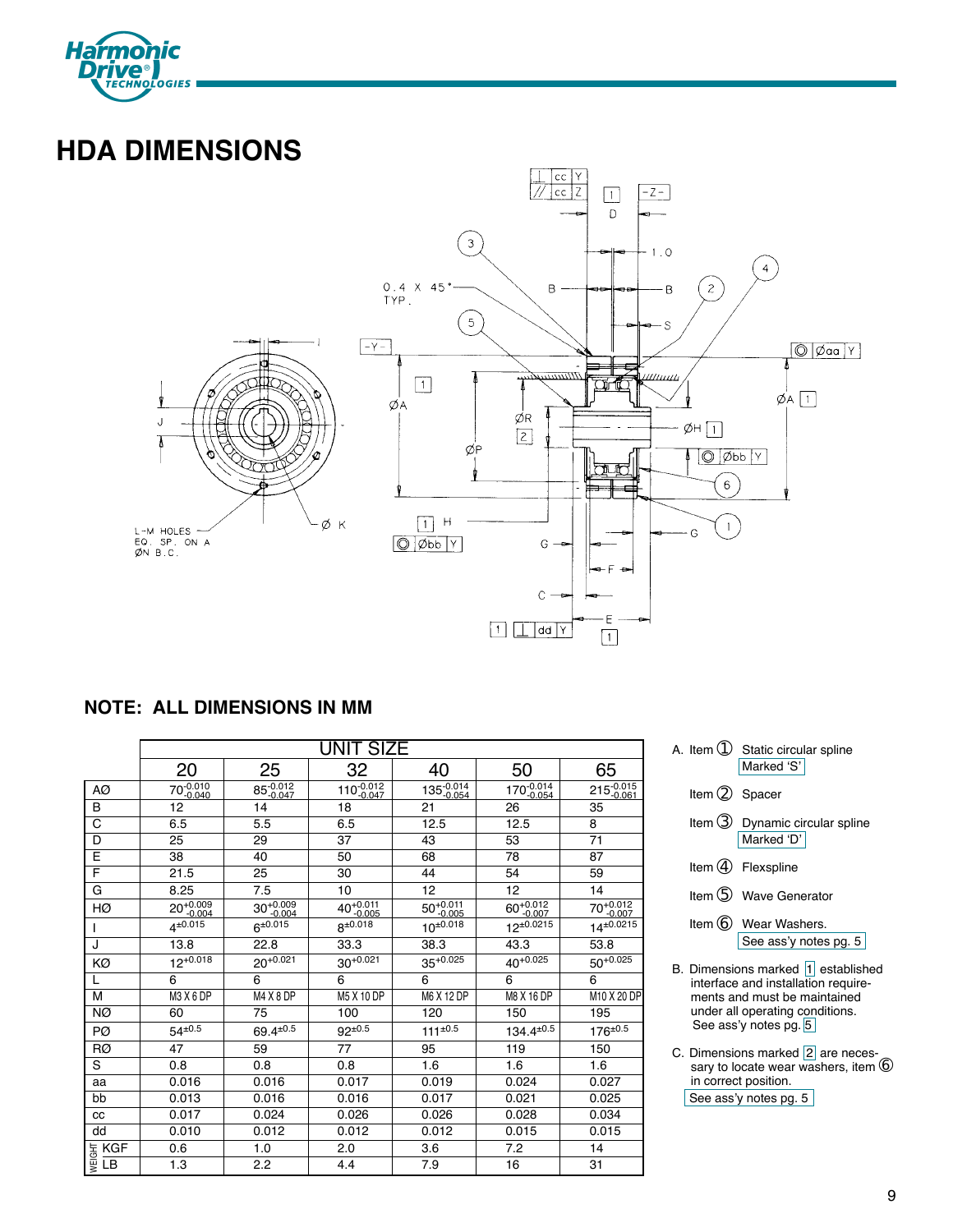

# **EFFICIENCY**

The efficiency of Pancake Gear Sets varies with speed, ratio, lubrication, and temperature. The following graphs show the approximate measured values of efficiency against percentage of rated

# **HDF**



The efficiency of a gear set is defined as:

$$
Efficiency = \left[\frac{\text{Torque Out}}{\text{Torque In x Ratio}}\right] \times 100\%
$$
 
$$
T_r = \left[\frac{2000}{1750}\right]^2
$$

Graphs 1-6 show efficiency against the percent of rated output torque used for any particular application and gear set size.

# **Example**

Estimate the efficiency of an HDR 40 with 100:1 ratio which will transmit an output torque of 1800 lb. in with an input speed of 2000RPM.

# **HDR & HDA**



.50 40 50 60 70 80 90 100 110



**GREAS** 



Multiply the efficiency from the graph 1-6 by the temperature factor from graph 7.

1. From step 2 page 4 1/3

$$
T_r = \left[\frac{2000}{1750}\right]^{1/3} \times 1800 \text{ lb in} = 1881 \text{ lb in}
$$

2. Rated torque a 1750 RPM from page  $3 = 2610$  lb. in.

torque. These values can be adjusted by a temperature factor (Graph 7); however, extremes of temperature or excessively low loading should be referred to our Engineering Department.

3. Percent of rated torque used for application

$$
= \left[\frac{1881}{2610}\right] \times 100 = 72\%
$$

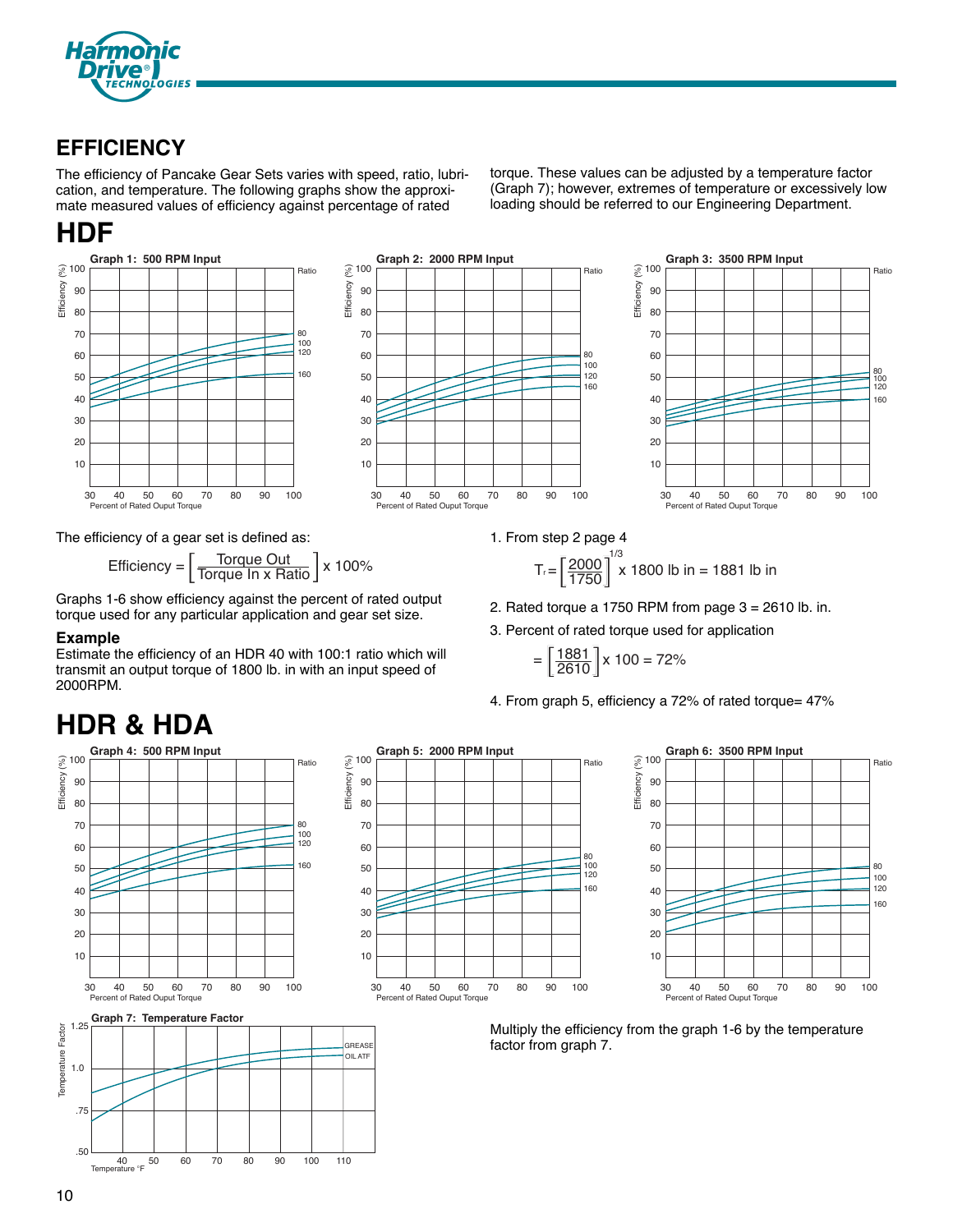

# **HDB Phasing Differential Gear Sets**



# **Features**

- For dynamic registration of rotating elements
- A 1:1 differential with high-ratio trim adjustment
- Ideal differential for roll registration or angular shaft phasing
- Compact, low-backlash design for end-of-roll mounting

## **Trim**

With one wave generator  $W_1$  rotationally fixed, a second wave generator W2 can be rotated to create, a high ratio advance or retardation (depending on direction) of  $S<sub>2</sub>$  relative to the  $S<sub>1</sub>$  circular spline.

Output speed or position can be accurately adjusted with the machine in motion. The output speed of S<sub>2</sub> while trim is being applied can be calculated with the following equation:

$$
N_{s2} = N_{s1} \pm \left[\frac{N_{w2}}{(R+1)}\right]
$$
 Where N=speed  
Retabulated ratio

It is possible to attach both wave generators to different drive sources.

For example, W2 could be driven by a servomotor for high speed automated trim and  $W_1$  to a hand crank for low speed manual trim.

Sufficient holding torque must be applied to the trim shaft to prevent rotation. This can be calculated from the following equation

Control Torque = 
$$
\frac{System Output Torque (max)}{Ratio x 0.5}
$$

### **Ratio**

W۱

 $S_1$ 

D

 $S<sub>2</sub>$ 

Standard ratios are as shown in the rating table page 3, however, other ratios are available on a custom basis (consult our engineering department)

### **Ratings**

Torque ratings are as the equivalent size HDF pancake gear set (see page 3).

# **RELATIVE TRIM DIRECTION**



These examples show the displacement of the circular splines S1 and S2 **relative to each other** when the wave generator is rotated in the direction of the arrow. Actual rotational direction will depend on the direction of the main input drive.

Harmonic Drive HDB gear sets allow easy and direct phasing of rotating elements and are ideally suited for web presses and other machines requiring constant monitoring and adjustment while they are in motion.

### **Drive Power**

Essentially two HDF pancake gear sets mounted back to back with dynamic splines connected, the HDB provides a 1:1 through ratio from a primary drive source to secondary elements of a machine with optional speed or position adjustment.

Power is applied to  $S_1$  the first of three ring gears called circular splines. Torque is transmitted from the first circular spline to the third circular spline S<sub>2</sub> through two gear ratios.

The first ratio is a slight speed increase between  $S_1$  and the middle circular spline D.

The second ratio is a very slight speed reduction between the D spline and the S<sub>2</sub> circular spline.

When the two wave generators  $W_1$  and  $W_2$  are stationary, the increasing and decreasing ratios offset each other and the S<sub>1</sub> and S2 circular splines rotate in the same direction and at the same speed. Power circulates from the  $S_1$  input to the  $S_2$  output at a 1:1 ratio with an efficiency of approximately 99%.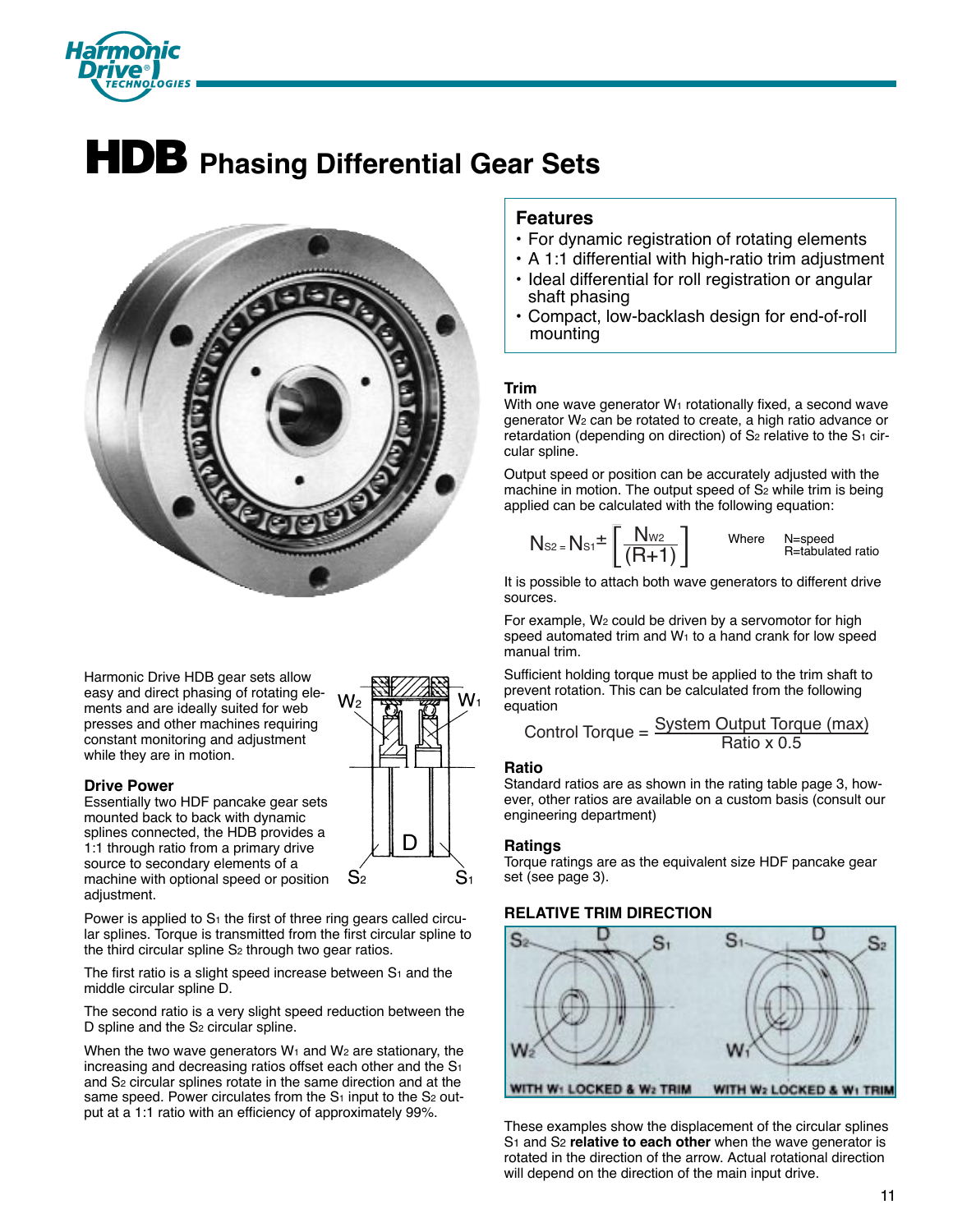

# **HDB DIMENSIONS**



- A. Item ① Static Circular Spline Marked 'S'
	- Item 2 Spacer
	- Item 3 Dynamic Circular Spline | Marked 'D'
	- Item 4 Flexspline
	- Item 5 Wave Generator
	- Item 6 Wear washer
- B. Dimensions marked 1 established interface & installation requirements and must be maintained under all operating conditions
- C. Dimensions marked  $|2|$  are necessary to locate wear washers item  $\circledcirc$  in correct position See ass'y notes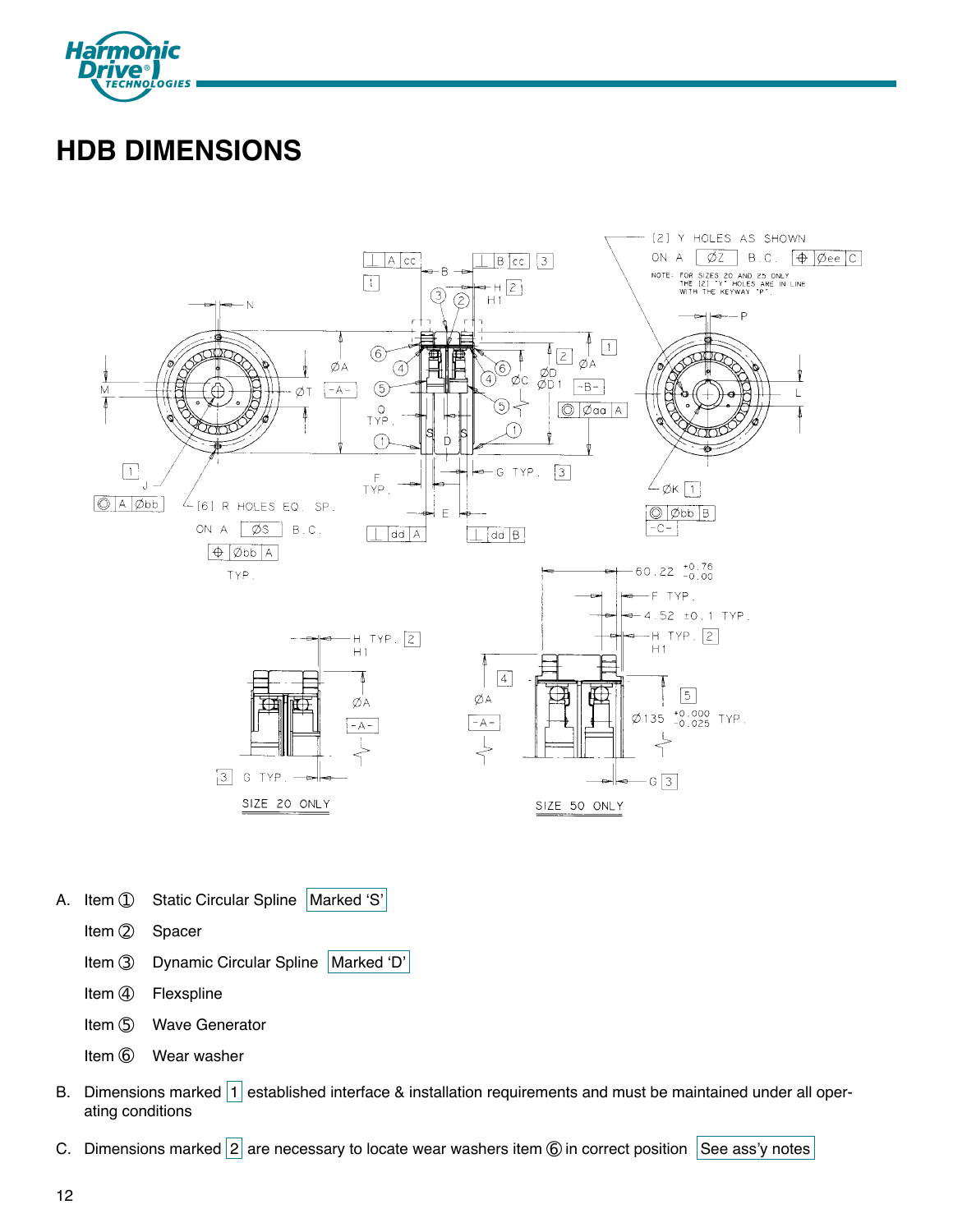|                         |                  |                  | <b>UNIT SIZE</b>  |                    |                    |
|-------------------------|------------------|------------------|-------------------|--------------------|--------------------|
|                         | 20               | 25               | 32                | 40                 | 50                 |
| ØA                      | 70-0.018         | 85-0.022         | $110^{-0.025}$    | 134-0.025          | 170-0.025          |
| B                       | $26.5^{+0.25}$   | $34.8^{\pm0.25}$ | $42^{+0.6}$       | $56.5^{+0.8}$      |                    |
| ØC                      | $47^{\pm 0.51}$  | $59^{\pm 0.51}$  | $77^{\pm 0.51}$   | $95^{\pm 0.51}$    | $119^{\pm 0.51}$   |
| ØD                      | $54^{\pm0.51}$   | 69.4±0.51        | $92.1^{\pm 0.51}$ | $111.1^{\pm 0.51}$ | $134.4^{\pm 0.51}$ |
| ØD1                     | $54.7^{+0.51}$   | $70.2^{+0.51}$   | $92.9^{+0.38}$    | $92.9^{+0.38}$     | $135.2^{+0.38}$    |
| Е                       | $14^{\pm0.1}$    | $18^{\pm0.1}$    | $20.9^{\pm0.1}$   | $28^{\pm 0.1}$     | $35^{\pm 0.2}$     |
| F                       | $6^{\pm 0.1}$    | $8^{\pm 02}$     | $10^{\pm 0.2}$    | $13^{\pm 0.2}$     | $13^{\pm 0.2}$     |
| G                       | $1.8^{\pm.51}$   | $3.27^{\pm.51}$  | $3.95^{\pm.51}$   | $1.95^{\pm.51}$    | $1.4^{\pm.51}$     |
| Н                       | $.81^{+0.13}$    | $.81^{\pm0.13}$  | $.81^{\pm0.13}$   | $1.57^{\pm0.13}$   | $1.57^{\pm0.13}$   |
| H1                      | $.94^{+0.13}$    | $.94^{+0.13}$    | $.94 + .013$      | $1.69^{+0.13}$     | $1.69^{+0.13}$     |
| ØJ                      | $9^{+0.015}$     | $11^{+0.018}$    | $14^{\pm0.020}$   | $14^{\pm0.020}$    | $19^{\pm 0.020}$   |
| ØK                      | $16^{+0.013}$    | $19^{+0.013}$    | $25^{+0.020}$     | $25^{+0.020}$      | $35^{+0.023}$      |
| L                       | $17.4^{\pm0.10}$ | $20.8^{+0.10}$   | $27.3^{+0.20}$    | $27.3^{+0.20}$     | $38.3^{+0.20}$     |
| М                       | $10.4^{+0.10}$   | $12.8^{+0.10}$   | $16.3^{+0.10}$    | $16.3^{+0.10}$     | $21.8^{+0.10}$     |
| N                       | $3^{\pm 0.0125}$ | $4^{\pm 0.013}$  | $5^{\pm 0.013}$   | $5^{\pm 0.013}$    | $6^{\pm 0.013}$    |
| P                       | $3^{\pm 0.0125}$ | $4^{\pm 0.013}$  | $5^{\pm 0.013}$   | $5^{\pm 0.013}$    | $10^{\pm 0.023}$   |
| Q                       | 11.4             | 12.8             | 15.6              | 19.4               | 23.2               |
| R                       | M4 x 0.7         | M5 x 0.8         | $M6 \times 1$     | M8 x 1.25          | M10 x 1.5          |
| ØS                      | 60               | 75               | 100               | 120                | 150                |
| ØТ                      | 20               | 28               | 36                | 32                 | 50                 |
| Y                       | M4 x 0.7         | M4 x 0.7         | M6 x 1.0          | M8 x 1.25          | M8 x 1.25          |
| ØZ                      | 27               | 35               | 44                | 48                 | 65                 |
| aa                      | 0.07             | 0.076            | 0.078             | 0.088              | 0.098              |
| bb                      | 0.013            | 0.015            | 0.015             | 0.018              | 0.020              |
| CC                      | 0.018            | 0.023            | 0.025             | 0.025              | 0.025              |
| dd                      | 0.010            | 0.013            | 0.013             | 0.013              | 0.015              |
| ee                      | 0.250            | 0.250            | 0.250             | 0.250              | 0.250              |
| <b>WEIGHT</b><br>lb/kgf | 1.50/70          | 2.70/1.23        | 4.70/2.14         | 9.00/4.09          | 15.30/6.9          |

# **NOTE: ALL DIMENSIONS IN MM**

# **ALIGNMENT & ASSEMBLY**

HDB differentials are supplied as component sets only and are not self contained power transmissions. Suitable housings with bearing supports, oil reservoirs and seals must be provided.

## **Circular Splines**

**TECHNOLOGIES** 

Both S1 & S2 circular splines must be supported with a suitable bearing arrangement to maintain specified dimensions and tolerances under all load conditions.

Overhung loads from an external source require a suitable two bearing or four point contact bearing support.

Axial restraint in both directions must maintain the gap between each of the three circular splines.

## **Flexspline**

Hardened wear washers are provided to prevent axial displacement of the flexspline. These may be discarded If the customer supplied components in the vicinity of the flexspline are a minimum hardness of Rc45.

### **Wave Generator**

The wave generator bearings should not be used to support a shaft. Axial restraint in both directions should be provided.